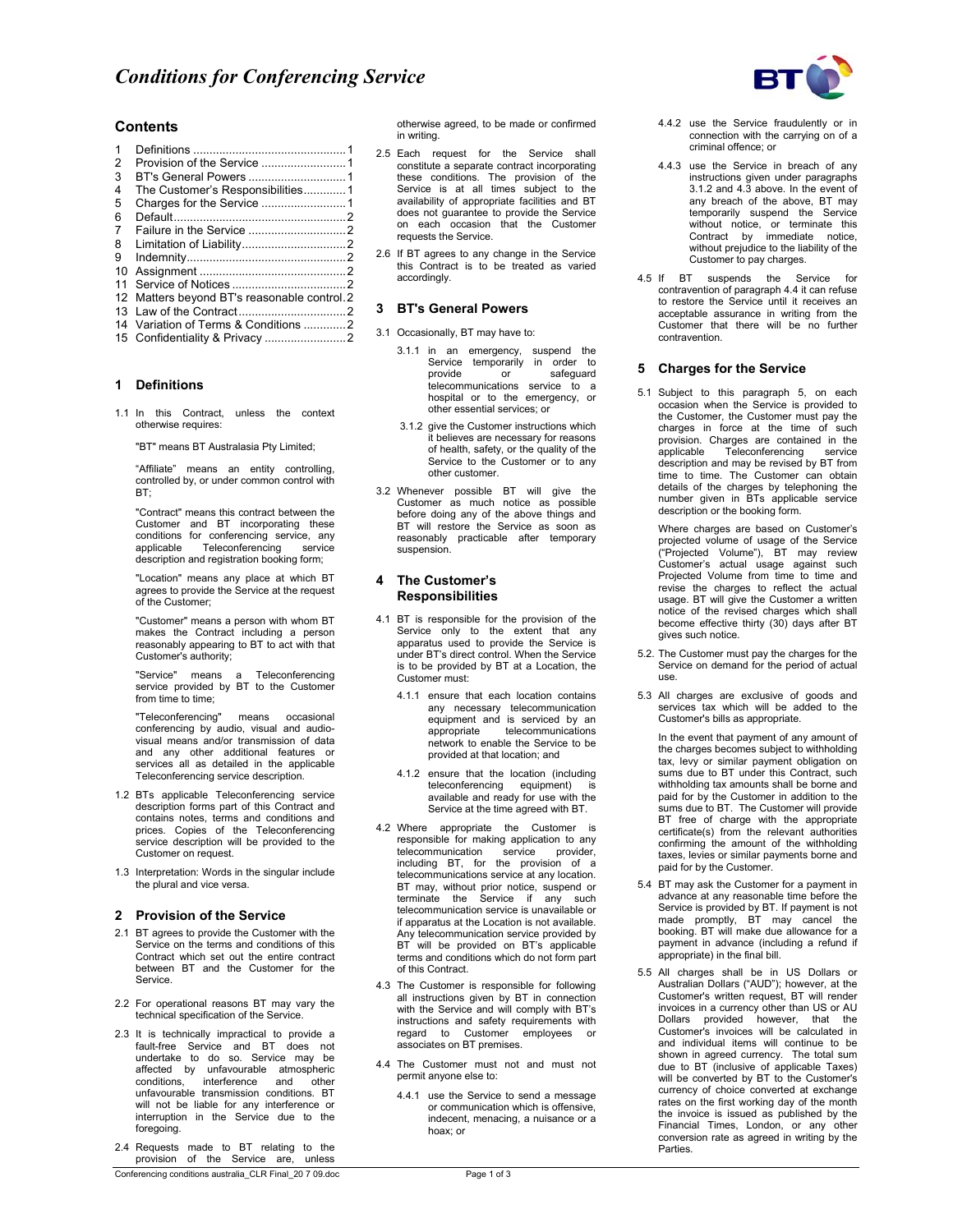

# **6 Default**

- 6.1 If the Customer:
	- 6.1.1 does not pay any charge payable under this Contract within 28 days of its falling due;
	- 6.1.2 is subject of a bankruptcy order, or becomes insolvent, or makes any arrangement or composition with or assignment for the benefit of the Customer's creditors; or if any of the Customer's assets are the subject of any form of seizure; or goes into liquidation, either voluntary (otherwise than for reconstruction or amalgamation), or compulsory; or if a receiver or administrator is appointed over the Customer's assets; or
	- 6.1.3 is in breach of this Contract and fails to remedy the breach within fifteen (15) days from the date of written notice to do so,

BT may (without prejudice to any other right or remedy) terminate the Contract or summarily suspend or terminate the Service or decline to provide the Service which it previously agreed to provide.

- 6.2 If BT suspends the Service or terminates the Contract or the Service the Customer continues to be liable to pay all charges which are due for the Service.
- 6.3 In any event, the Customer continues to be liable to pay all charges which are due for the Service during any period in which the Customer does not comply with this Contract.
- 6.4 If BT delays in acting upon a breach of contract by the Customer that delay will not be regarded as a waiver of that breach. If BT waives a breach of contract by the Customer, that waiver is limited to the particular breach.

### **7 Failure in the Service**

- 7.1 Subject to paragraph 8, if Teleconferencing or any additional feature or service does not take place or is delayed, interrupted or prematurely terminated, BT may at BT's option:
	- 7.1.1 extend the Service for a period equivalent to the time lost, subject to availability;
	- 7.1.2 provide the Service at an alternative mutually acceptable time and date; or
	- 7.1.3 reduce its charges for the Service by an amount proportionate to the time lost or the cost of the additional feature or service which has not been provided in whole or in part.
- 7.2 Any extension, re-provision of the Service or a reduction in charges will be in full satisfaction of BTs liability for failure to provide all or any part of the Service. BT is not liable for any failure in the Service due to any matter beyond BTs reasonable control, including failure by the Customer to fulfil any of its obligations under this Contract, or for any act performed in accordance with the Customer's instructions at the Customer's request.

### **8 Limitation of Liability**

8.1 BT accepts liability for errors or omissions in the Service and its own negligence to the extent stated in paragraph 7 and this paragraph 8 but not otherwise. Except where expressly contained in these

Conferencing conditions australia\_CLR Final\_20 7 09.doc Page 2 of 3

conditions or where liability is non excludable at law, BT has no obligation, duty or liability in contract, tort (including negligence) or otherwise to the Customer.

- 8.2 Subject to the provisions of paragraph 7, BTs liability in contract, tort (including negligence) or otherwise for errors or omissions in any part of the Service, which may arise from any failure by BT to exercise the reasonable skill and care of a competent telecommunications service provider, will be limited to the provision of services of the same nature as those originally provided in order to correct such errors or omissions, provided BT is notified of the errors or omissions within three (3) months following completion of such part of the Service.
- 8.3 BT does not exclude or restrict liability for death or personal injury resulting from its own negligence.
- 8.4 BTs liability in contract, tort (including negligence) or otherwise in connection with this Contract will be limited to the sum of fees paid by Customer to BT during the preceding twelve (12) month period of the term of this Contract for any one incident. In any event, BT's maximum aggregate liability for its own acts and/or omissions shall not exceed AUD 1 million for all events in any period of twelve (12) months.
- 8.5 BT will not be liable in contract, tort (including negligence) or otherwise for loss (whether direct or indirect) of revenue, opportunity, profits, business, goodwill, wasted expenditure, contracts or anticipated savings or for loss due to business interruption or data or destruction of data or for direct loss from expenditure of time by managers and employees or for any indirect or consequential loss whatever.
- 8.6 In any event, and without prejudice to any provision or any other contract which may exist between BT and the Customer for the provision of any service, BT is not liable in respect of or in connection with any network over which Teleconferencing takes place, including but not limited to its other networks or any associated network.
- 8.7 BT is not liable in contract, tort, including negligence or otherwise for the acts or omissions of any other providers of telecommunication service wherever located, or of any provider of any other service in connection with service, or faults in or failures of equipment.
- 8.8 Each provision of this paragraph 8 operates separately in itself and survives independently of the others.

## **9 Indemnity**

The Customer will indemnify BT against any actions, proceedings, claims or demands in any way connected with the Service brought or threatened against BT by a third party which are caused by, or arise from, any act of BT carried out pursuant to the instructions of the .<br>Customer.

### **10 Assignment**

Neither the Customer nor BT may assign or transfer any of their rights or obligations under this Contract without the written consent of the other, save that BT may assign or transfer its rights or obligations to an Affiliate without consent.

## **11 Service of Notices**

A notice given under this Contract, except under paragraph 3 (including a bill sent to the Customer) must be in writing and may be delivered by hand or sent by telex, facsimile or prepaid post to the addressee at the following addresses. All notices sent by facsimile will be deemed to have been received when transmitted provided that the sender of the facsimile transmission shall have received a transmission report indicating that all pages of the facsimile were successfully transmitted to the correct facsimile number.

- (a) To BT: the address, facsimile or telex number shown in BT's applicable booking form:
- (b) To the Customer: the address to which the Customer asks BT to send bills, the address of the Customer's premises, or if the Customer is a company, its registered office.

## **12 Matters beyond BT's reasonable control**

 If BT cannot perform any obligation under this Contract because of a matter beyond its reasonable control such as lightning, flood, exceptionally severe weather, fire, explosion, civil disorder, wars, industrial disputes (whether or not involving BT's employees), acts of local or central government or other competent authorities, BT will have no liability to the Customer.

## **13 Law of the Contract**

 This Contract is to be governed by the laws of New South Wales and is subject to the non-exclusive jurisdiction of the New South Wales courts.

## **14 Variation of Terms & Conditions**

- 14.1 No variation of these conditions will have effect unless agreed in writing by BT and the Customer. These conditions will not be replaced by any additional conditions proposed by the Customer.
- 14.2 No employee of BT has authority to make any warranty, statement or promise concerning the Service except in writing by a duly authorised officer.
- 14.3 Except where the Customer relies on BT's written advice, it is the Customer's responsibility to satisfy itself as to the suitability of the Service for its needs.
- 14.4 BT may make alterations to the specification of the Service which do not affect the Service's performance.

# **15 Confidentiality & Privacy**

- 15.1 The parties will keep in confidence and secure from unauthorised disclosure any information (whether written or oral) of a confidential nature (including software and manuals) obtained under this Contract ("Confidential Information").
- 15.2 Paragraph 15.1 will not apply to:
- (a) any information which has been published other than through a breach of this Contract;
- (b) information lawfully in the possession of the other party before the disclosure under this Contract took place;